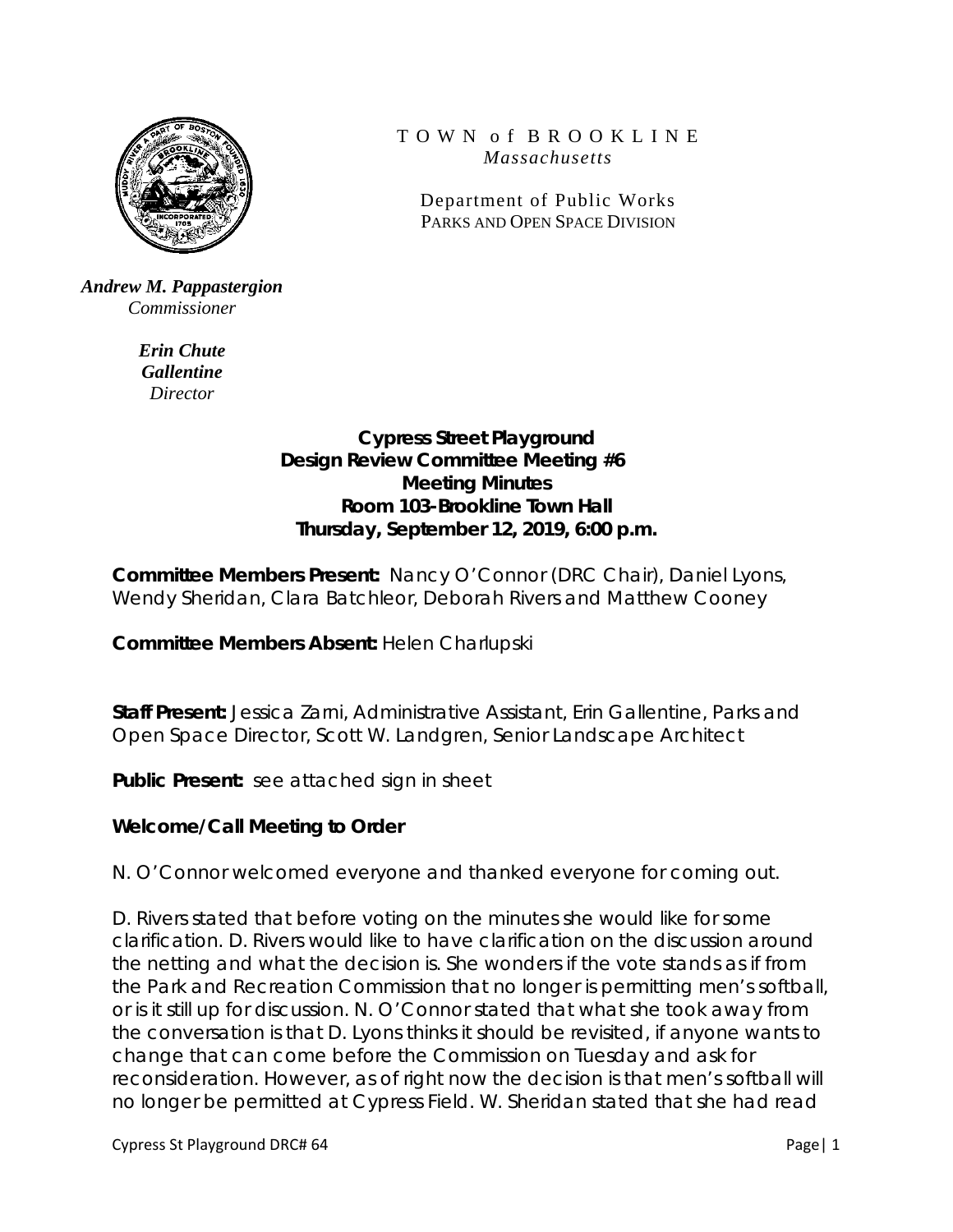the minutes and added a few works and punctuation to clarify that softball conversation. She stated that in the minutes the Committee had asked if consultants could possibly get trajectories on wooden bats with low flight balls. She stated that depending on the outcome on that report that maybe it could come back to the commission to reinstate men's softball with revisited permitting. D. Rivers would like to have the neighborhood notified if this issue was to be revisited, she thinks tis an important. E. Gallentine stated that further analysis for different bats/ balls/trajectories and she stated that that is not going to be able to be done. She stated that we will have to deal with the information that is available for standard regulation softball fields. There will not be additional trajectories and analytic coming back to the Park and Recreation Commission. E. Gallentine stated that if it is an agenda item she will be sure notice goes to the neighborhood.

N. O'Connor moved for approval of the August 14, 2018 Minutes. Seconded by W. Sheridan. Matt Cooney abstained.

## **Agenda**

Scott Landgren introduced himself and went through the agenda.

Welcome and Introductions Recap of Meetings, Project Scope & Schedule

#### **Part 1: Design Refinements**

Greenough Plaza, Dana Street Corridor, Picnic Grove and Splash Pad( followed by open discussion)

## **Part 2: Play Area**

ADA Pathway, Play Equipment (followed by open discussion)

#### **Part 3: Furniture and Planting Plans**

(Followed by open discussion)

Recap of Design Review Meeting #5

- 1. Park Fence and Sports Netting
- 2. Playground Options
- 3. ADA Pathway
- 4. Overall Design Plan
- 5. Planting and Site Furniture Options

The Design Review Process and Project Timeline were detailed.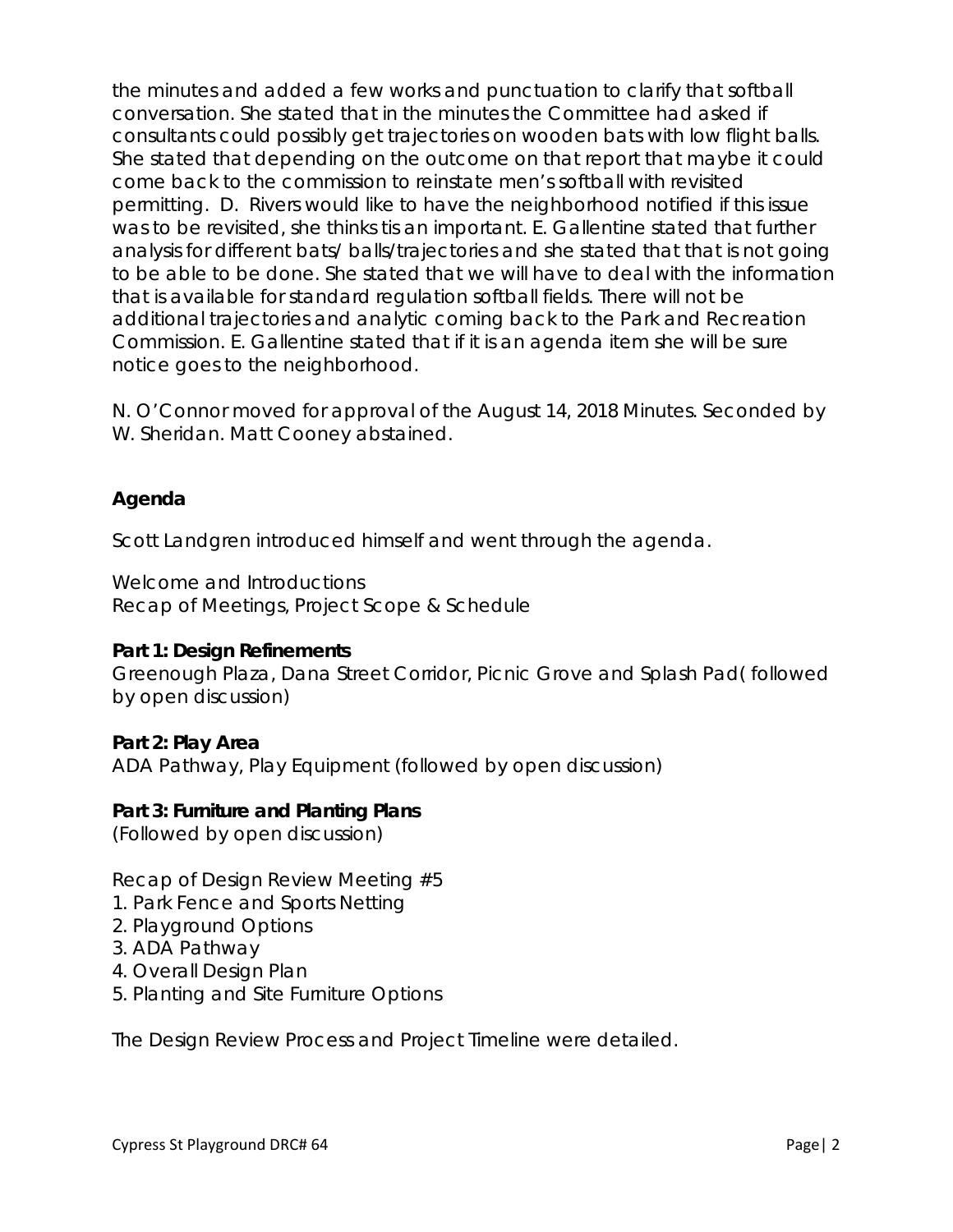### **Design Refinements**

### **Greenough Plaza**

B. Kunkel from Weston & Sampson stated that since the last meeting regarding Greenough Plaza, changes have been fairly minimal and straight forward. He stated that they have tweaked as much as they can and they feel comfortable with the planting limits. The planting limits were discussed. He stated that they have pulled some of the rough granite blocks along the entrances and have used stacked granite blocks and incorporated them into the refined seating. In the plaza they will have very clean, modern, wood slat benches in between these blocks. This will provide for a variety of seating heights, elevations and thickness. It will help break up the long linear lines andwhat might feel like a larger impervious surface area. They have formalized the trees and their locations, while also at the same time creating bosques where seating could be place underneath. They have added larger shaded trees. The existing trees were pointed out. Nodes were discussed. He stated that students can gather in the nocks within shaded areas next to seat walls. N. O'Connor asked if trees will have tree gates. B. Kunkel replied yes, and stated that they are mirroring the tree grates the school project. He stated that they are also using tree grates on the Dana Street Corridor. D. Rivers was concerned that there is not pedestrian lighting in the whole Greenough Plaza area. She doesn't think there is enough lighting for it to be safe. B. Kunkel stated that right now the design is only calling for the existing lights used for the street itself. Weston and Sampson has looked at putting in lighting there, but feels the lighting from existing lights that will spill into the vicinity but it won't hit every point. D. Rivers thinks it will be more pleasant if it was lit. G. Bolinger thinks it's a great point. D. Rivers stated that the area gets activity at night, not just during school hours. The American flag will remain in the same location. A. Bellalta suggested more up-lighting. W. Sheridan and B. Kunkel discussed where the backstop begins and ends and how you would access the dugouts. B. Kunkel stated that they are looking at more of a shade canopy than actual dugout. W. Sheridan is wondering if the dugout options have been run by the athletic department. She would like to know their preference would be. S. Landgren stated that he met with Pete Rittenburg, BHS Athletic Director, Kyle Williams, BHS Assistant Athletic Director , Pete and Helen Charlupski (who couldn't be here tonight) and he stated that they discussed the fencing and covered dug outs, and they were ambivalent about whether they were closed in back and not. Their concern is the height of the fencing along the baseline, protecting those sitting in the dugouts and the spectators. W. Sheridan would defer to them, but feels that it could be potential distraction for the team with an open back right outside the high school. S. Landgren stated that he would meet with them to discuss the specifics as the details move further along. A. Bellalta and E. Gallentine discussed the upgrade of the trash receptacle to all Big Belly's.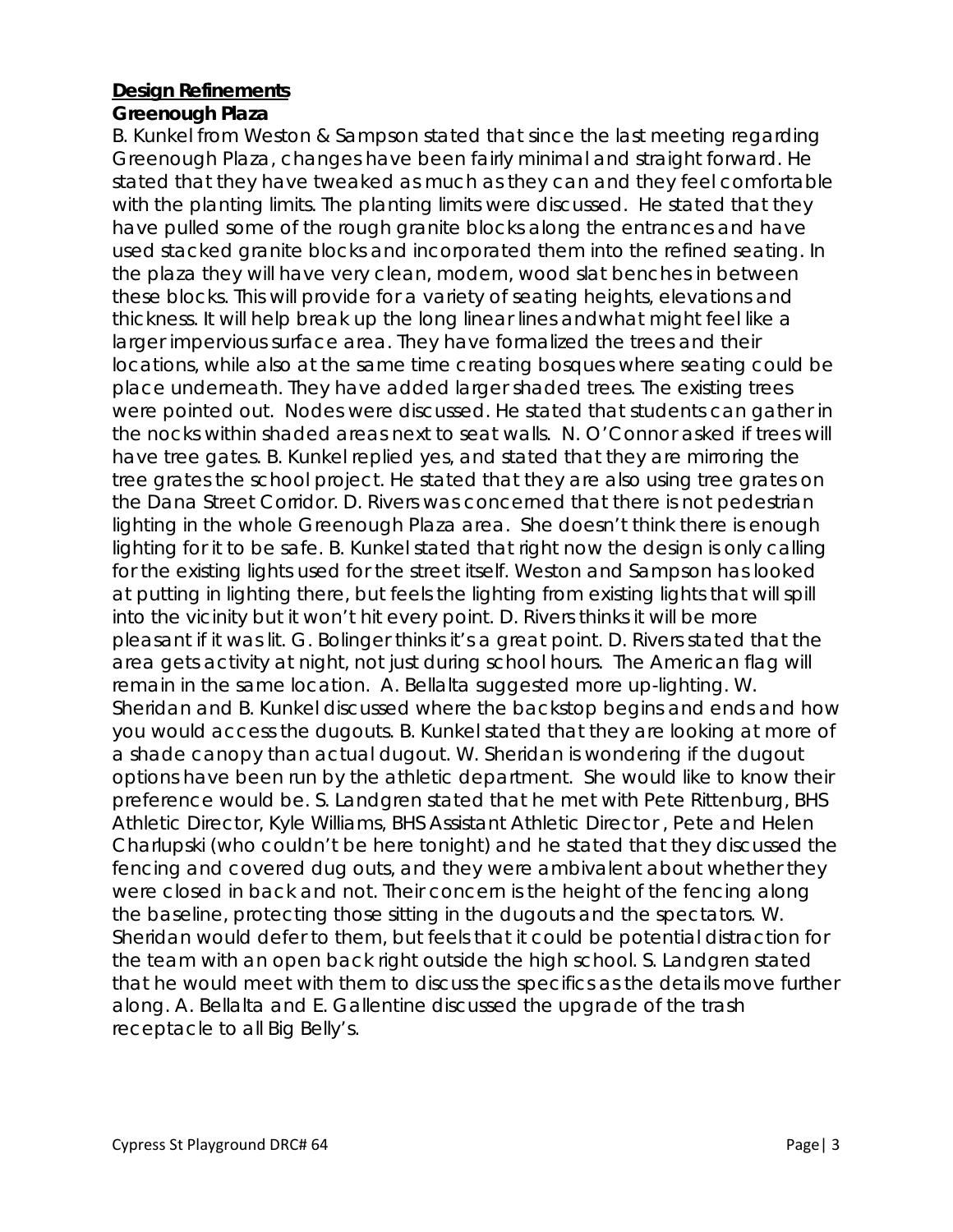### **Dana Street Corridor**

B. Kunkel stated that the Dana Street Corridor refinements are very similar to last time. The elevation changes were shared with the committee. The actual corridor hasn't changed much. The biggest adjustment would be formalizing the shade trees along the corridor. It is more consistent with a streetscape feel through that connection. The major change would be picnic grove and splash pad. There have been concerns with the size of the splash pad (the size has been increased) and they relocated the picnic area (the area was pointed out). The picnic area has become for formalized. Everything would be ADA accessible. The picnic tables would be able to be mounted to a hard surface. They have broken the connection to direct access to the playground. There is plenty of seating and the area is ADA accessible and there is a connection to the playground and splash pad. The splash pad has a connection to the Dana Street Corridor and the basketball area. They are maximizing the ability for the trees to survive, grow and be successful post construction.

The splash pad is intended to be a natural feel/exploratory area. He stated that when the water is not on, it can be a play/adventure area. All the features in the play area are flush mounted within the granite boulders.

They are planning on lighting the central Dana Street corridor. They are trying to not have too many lights that would create clutter. The sports lighting locations were pointed out.

The basketball court hasn't changed at all from last time. M. Cooney and D. Rivers discussed the lighting on the basketball court. The lights will be on timers. D. Rivers stated that the light in the version that is shown tonight is different than a version she received yesterday. The lights were in the center of the court and the spacing of the pedestrian lights were uneven, and if the basketball court lights were not on there is a stretch where it would have been dark. D. Rivers stated that corner where the accessible path comes into the L shaped seating is awkward and wonders if Weston and Sampson would consider eroding the corner of that seating in order to make the connection a little more graceful. She thinks the previous locations of the picnic tables worked a little bit better. She thinks if you think of the size groups and not being able to move the table, having it in one group rather than split by circulation might work better.

W. Sheridan asked Weston and Sampson about the size of the splash pad. B. Kunkel stated that there was a concern about a tree (the trees were pointed out). W. Sheridan feels like a little separation from that basketball court to perimeter is important. E. Gallentine stated that she was concerns about two things from the last design. First, the edge of the pavement for the splash pad was very close to the tree trunk and she thought you would get overspray that would create muddy edges. She stated that they didn't increase the spray zones/ heads, but she was worried about making sure the water play area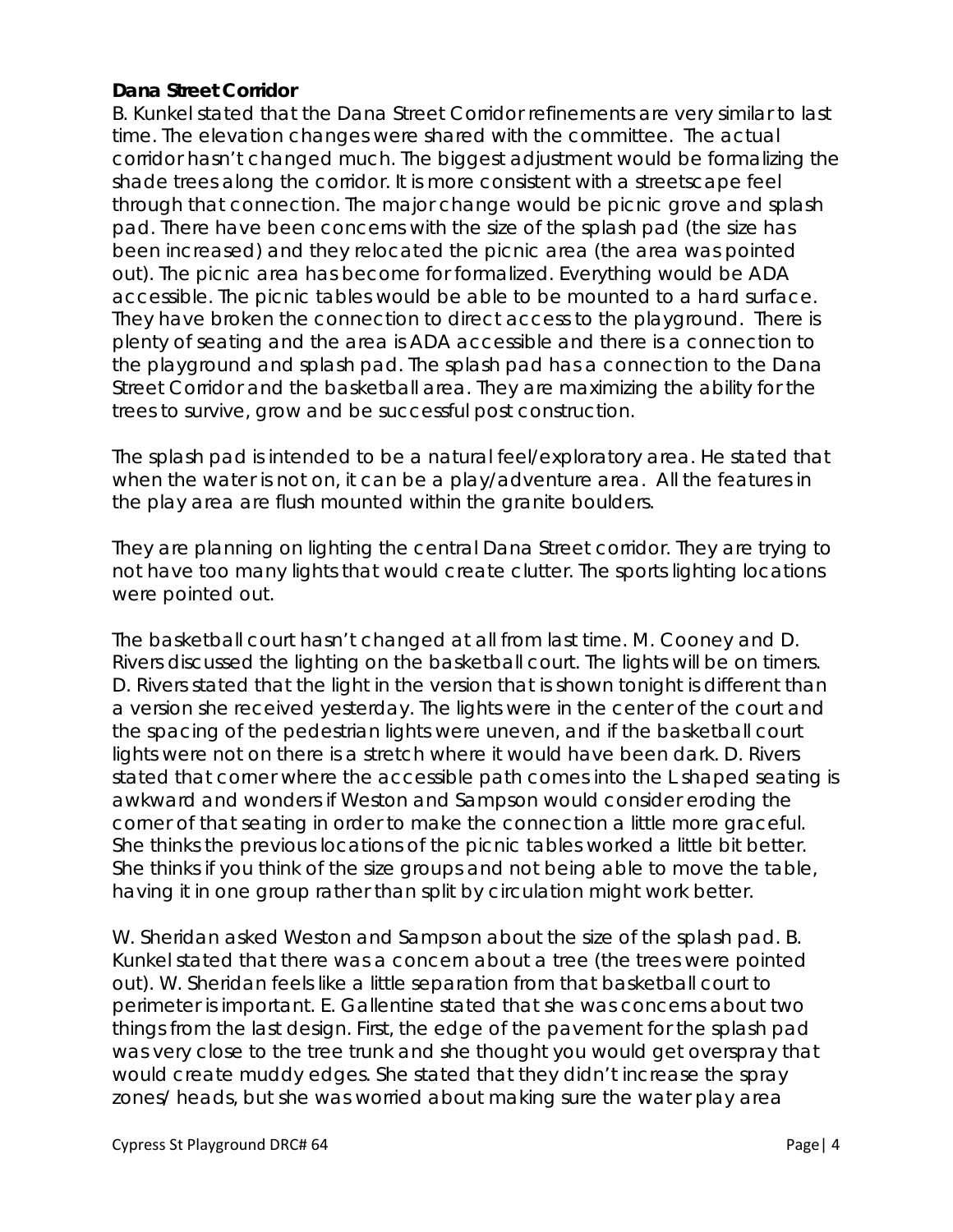captures all the water and not end up with muddy edges. She thinks Weston and Sampson needs to increase the area for the run off. N. O'Connor and B. Kunkel discussed where the spray features start. N. O'Connor is concerned with the spray park users running right into the basketball court.

B. Kunkel asked the Committee if there is a desire to disconnect and not prevent this connection. B. Kunkel discussed ideas of what could be placed in this area to break it up. E Gallentine is concerned about basketballs going into the splash pad area. She has been thinking about that space, she doesn't think plants will work but thinks a well-placed boulder/natural materials makes sense. A. Bellalta stated that there are three big oak trees there, they are very shallow rooted and she is really concerned to see the most impact on those trees. She is wondering if you could almost flip the water to the entrance area closer to the fence and move the picnic closer to the basketball area. B. Kunkel discussed the main utilities/layout of the splash. He stated that there will be root damage and they feel comfortable the trees will survive with the limited damage done. They will have an arborist on site directing the contractor for pruning.

W. Sheridan suggested eliminating the bottom leg near the basketball court and keep the river like design.

N. O'Connor suggested getting rid of the leg and advancing the splash pad up a little toward the middle, keeping the upper picnic table and putting another zone of picnic tables. She stated that if you took the leg of the splash pad, advanced it higher impacting that picnic table and put picnic tables on the bottom part. She is thinking about putting picnic tables between the water feature and the basketball area. She thinks the leg of the splash pad feels too close the basketball court.

Johnathan Small addressed the committee. His first reaction is that we are overdesigning it, he feels himself longing for grass as it is now. He would ask the Committee to for simplify it if possible. He doesn't understand what the picnic tables are and what sizes they are. B. Kunkel discussed the benches, their sizes, and design and the seats along the path. There will be 5 picnic tables, and seats along the pathway. J. Smalls feels it is too much and thinks only need 3 picnic tables are needed.

A. Bellalta agrees, she thinks it is a lot of stuff in a small space.

D. Rivers agrees as well and she has been saying it at every meeting. She stated that if you go to seating at the entrances at Dana, she doesn't get who would want to sit in those areas. She thinks it would be more successful with fewer elements.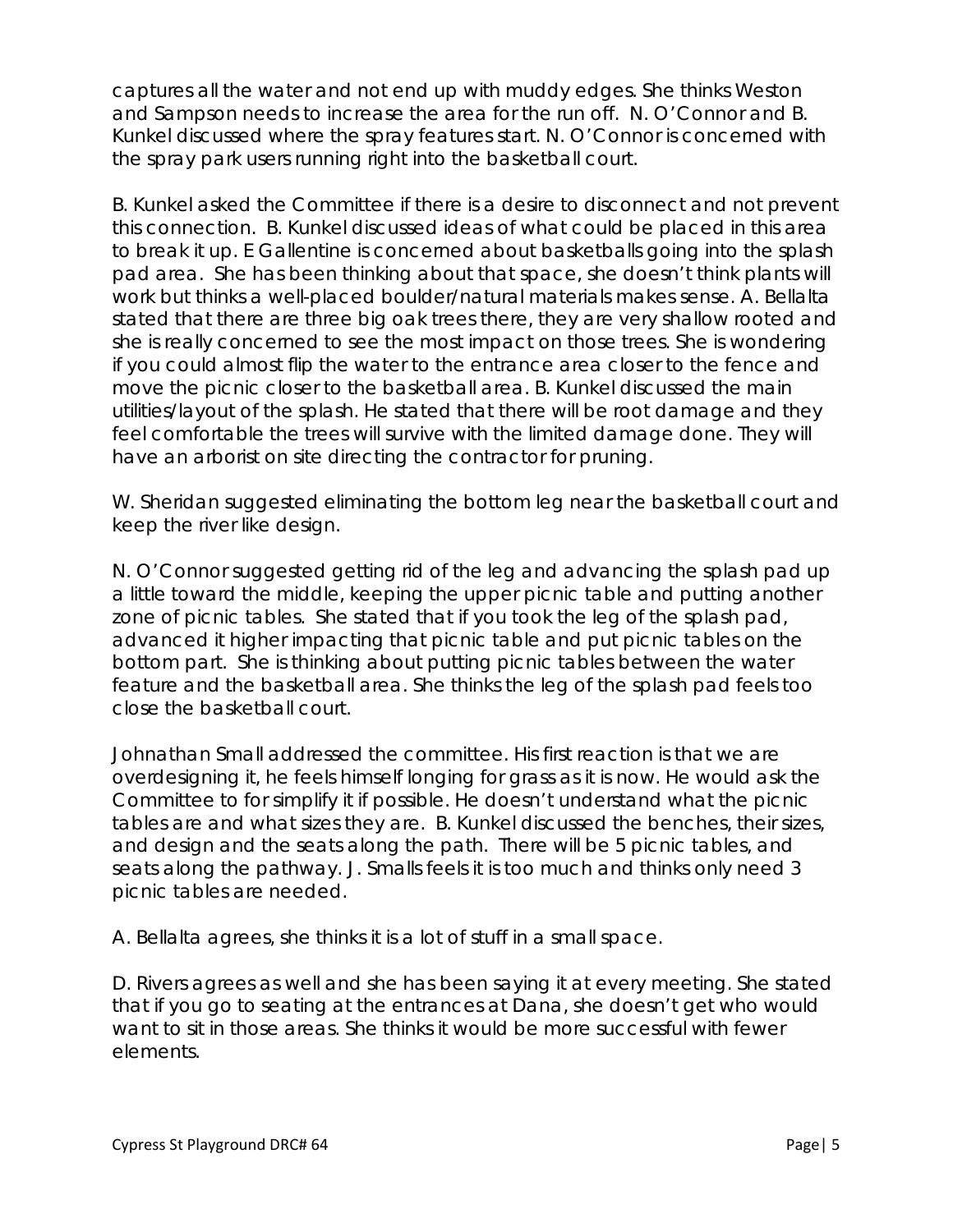M. Paluszek and B. Kunkel discussed the elevations and the possibility of attracting skateboarding activity. B. Kunkel stated that the bench top would have a skateboard deterrent on it.

D. Rivers stated that she wants to go back to that L-Shaped corner and the path, she thinks it needs to be worked on and believes that seating element wouldn't suffer by being broken up. She would make the path have a more gradual turn rather than a sharp 90 degrees. She doesn't think you want to come up in the slope, it needs to move the other way to the flat area. B. Kunkel stated that there is 4 ft. grade change at the slope and about 3 1/2 feet they can reduce down but it will still be a fair grade change. She would like to ease the corner by nibbling away some of the seating. E. Gallentine stated that will be addressed; she stated that it is awkward. B. Kunkel stated that in taking advantage of grade change of the actual bench and becoming part of bench, they are hiding the hand rails behind the bleacher elevation. He needs to either increase the height of the wall to keep the hand trail attached to the wall, but he reduces it down you will see the handrails. B. Kunkel stated that they will soften it up and continue to look at that. S. Landgren stated that the ramp has continued to be slightly skewed a different angle from the north diagonal seating, causing an awkward triangle. G. Bolinger stated that it is beginning to get extremely tight in that corner. D. Rivers agrees and thinks eroding the seating a little will help that. G. Bolinger stated that he is hearing that the Committee would like the Pathway to continue up in this fashion, and perhaps began a graceful meander. They are chasing grade, they are getting to a tight pitch point and there are a lot of things to accomplish. Weston and Sampson will continue to look at this.

A. Bellalta wondered if you could separate it, have the walk with the railing in one and the benches as something else. M. Paulscek stated that it is the worst place as a spectator you would want to be to watch the game. N. O'Connor stated that it's a student gathering spot right outside the freshman campus, it is multi purposed and has outdoor classroom potential.

M. Palusek and B. Kunkel discussed the drainage of the updated Basketball courts.

N. O'Connor discussed the benches by the gate at Davis. She stated that there has been a desire expressed many times at many Park and Recreation Commission meetings for benches near the entrances to the parks. She stated that some people like to be away from the hustle and bustle of the park and many elderly people enjoy the seating options while they are waking along the paths. She stated that in terms of the picnic grove, she would like to minimize some of the granite and introduce more grass. She likes the design, but would like to minimize as much as you can.. G. Bolinger hears the comments they are getting for simplifying, but he suggested not cutting back to far. He thinks it's an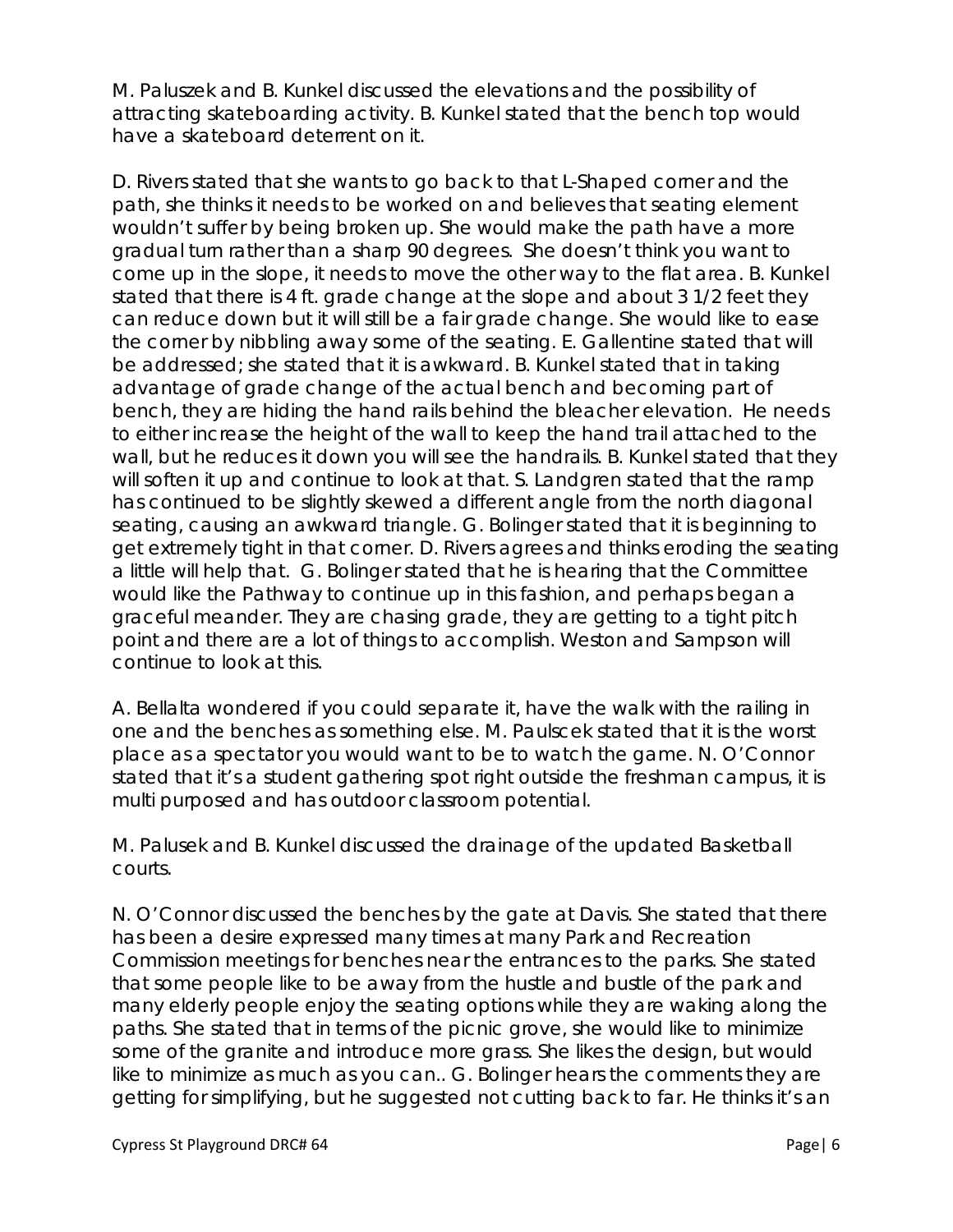opportunity to create some more opportunities for interesting and relevant seating. He stated that he thinks that the way that Weston and Sampson is graphically representing this isn't helping them, they are articulating a lot of what is happening in the pavement and truly the pavement differences are incredibly subtle. G. Bolinger believes as you walk out there it will read as a single plane. He stated that they shifted things around in such a way in good faith, because they were responding to things they heard at prior meetings. D. Rivers would think that you would want the splash pad in sun and the picnic tables in the shade, and this design is currently vice versa. W. Sheridan and E. Gallentine agree that having the splash pad right at entrance can be very difficult for parents, they both agree that removing the lower leg up all for some separation with the basketball court.

The existing splash pad location was detailed.

# **ADA Pathway**

E. Gallentine stated that when the Committee was originally talking about a perimeter path to move through the park, they have watched the path system gone through multiple reiterations. E. Gallentine stated that they were approached by the High School team to see if the Town would provide an accessible entrance from Cypress and Tappan. She stated that she agreed to look at it. She has heard from people from the community informing her that is the way they enter the park. In return, there were two reasons why they looked into this path. She stated that Weston and Sampson did the analysis and they looked to create the connection in both directions. Weston and Sampson came back to this meeting to refine the design and better define where the handrails would be (due to the slope). The Committee now needs to discuss whether or not as a group they want the path. S. Landgren sat down with the school department and felt it was integral to providing a preferred accessible shorter route from cypress down to the MBTA instead of going down the sidewalk. N. O'Connor wonders if this path is not approved by the Committee, would the School Debarment have to figure something else out. S. Landgren stated that there isn't another solution for them. A. Bellalta suggested eliminating the sidewalk completely and makes the ADA path the main sidewalk. D. Rivers wants to save the oak in the concrete. A. Bellalta stated that it would help with the clutter in the corner. The path is the sidewalk on the Tappan side. The Committee discussed the idea of this possibility. W. Sheridan thinks the ADA path is the right decision for the playground. A gate related to the accessible route was discussed.

The Committee discussed the idea of two nice posts to mark the entrance might be between the handrails starting and ending points where shown.

M. Cooney doesn't love the opening at the corner, he feels that it loses the protective feel. He stated that it is a very busy street and he doesn't love the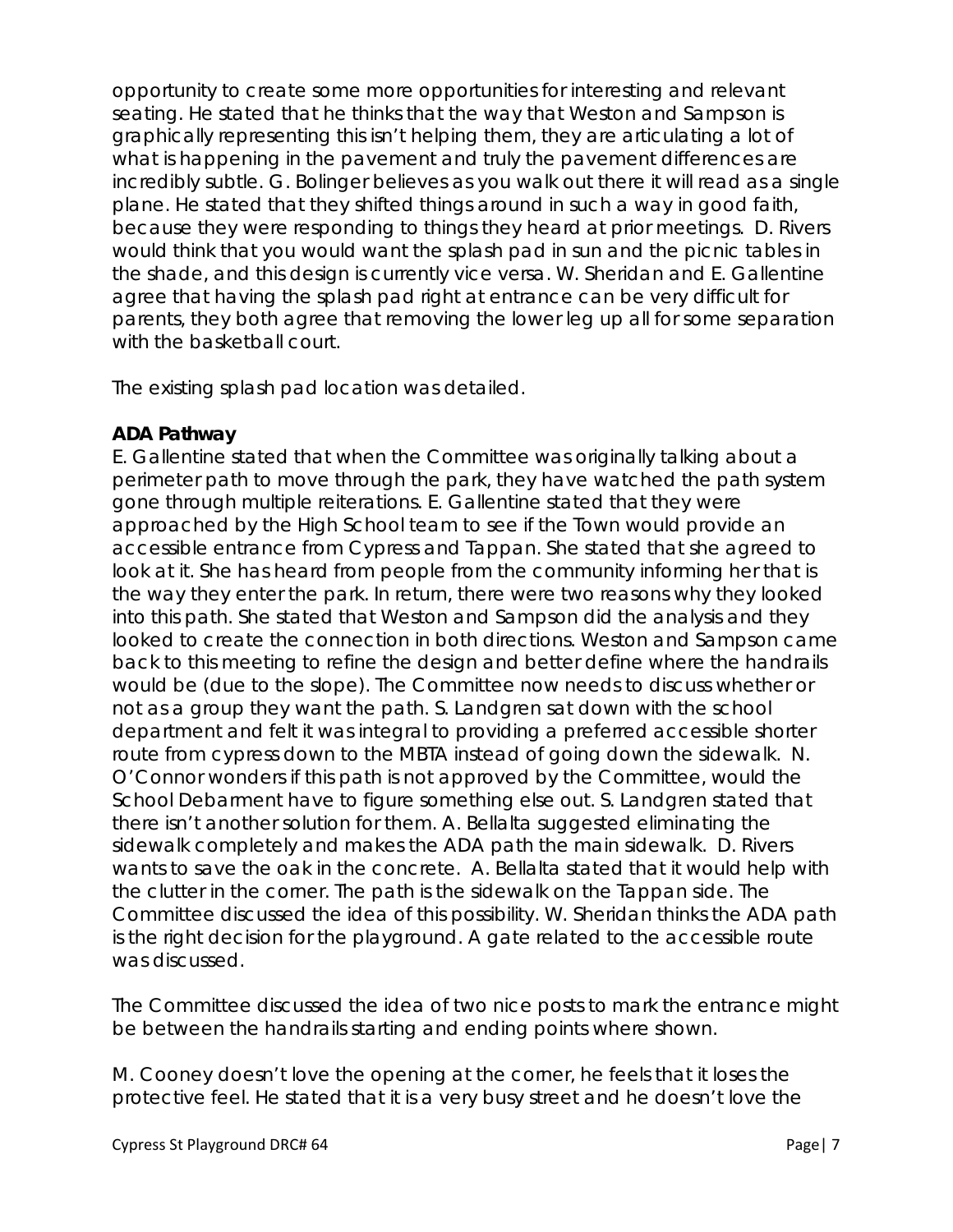outcome. He understands you have to pick a direction, but he is not a fan. N. O'Connor likes no gates, but wonders if there is a way to have some sort of barrier, like a switch back. S. Landgren stated that you are not at same grade you have to go up, it is less than 5 percent.

N. O'Connor stated that all the high school students that go up to Greenough are going to cut across the park, and out through Dana instead of using the path.

C. Batchelor stated that B. Kunkel is showing a continuously curving path, and that curving path is going to call for short sections of straight handrails to have a level landing.

A. Bellalta wonders if the leg near the path from the corner of Tappan and Cypress that goes to the playground goes away. She stated that the kids run down and you could eliminate the leg in the playground.

A resident addressed the Committee. She would say overall she loves having more places to sit and to be able to talk and chat. She sees a difference with Emerson and the number of more adults using the park because of the increased seating options. She stated that currently Cypress is not welcoming at all, and she would love to see a lot more seating. She understand the concerns but she thinks the seating going to be used by different age groups. She loves the idea of the path and being able to move though the park.

N. O'Connor thinks we need to keep the ADA path. W. Sheridan agrees with N. O'Connor.

Jonathan Smalls and B. Kunkel discussed the two trees at the stop of sledding hill that is being removed. J. Smalls stated it is a real shame and he questions that trade off. The notes will be reviewed to check the viability of the Norway Maples.

## **Play Equipment**

Weston and Sampson have been working with the playground manufacturers, challenging them to provide more accessibility to the various components of the major structures. He stated that there has been a lot of minor adjustments there and there has been a lot of development in the structures themselves. He stated that they have added additional swings, there are 6 swings total.

Revised 2.5 Age Custom Play Structure pictures were shown to the committee.

Revised 5-12 Age Custom Play Structure were shown to the committee.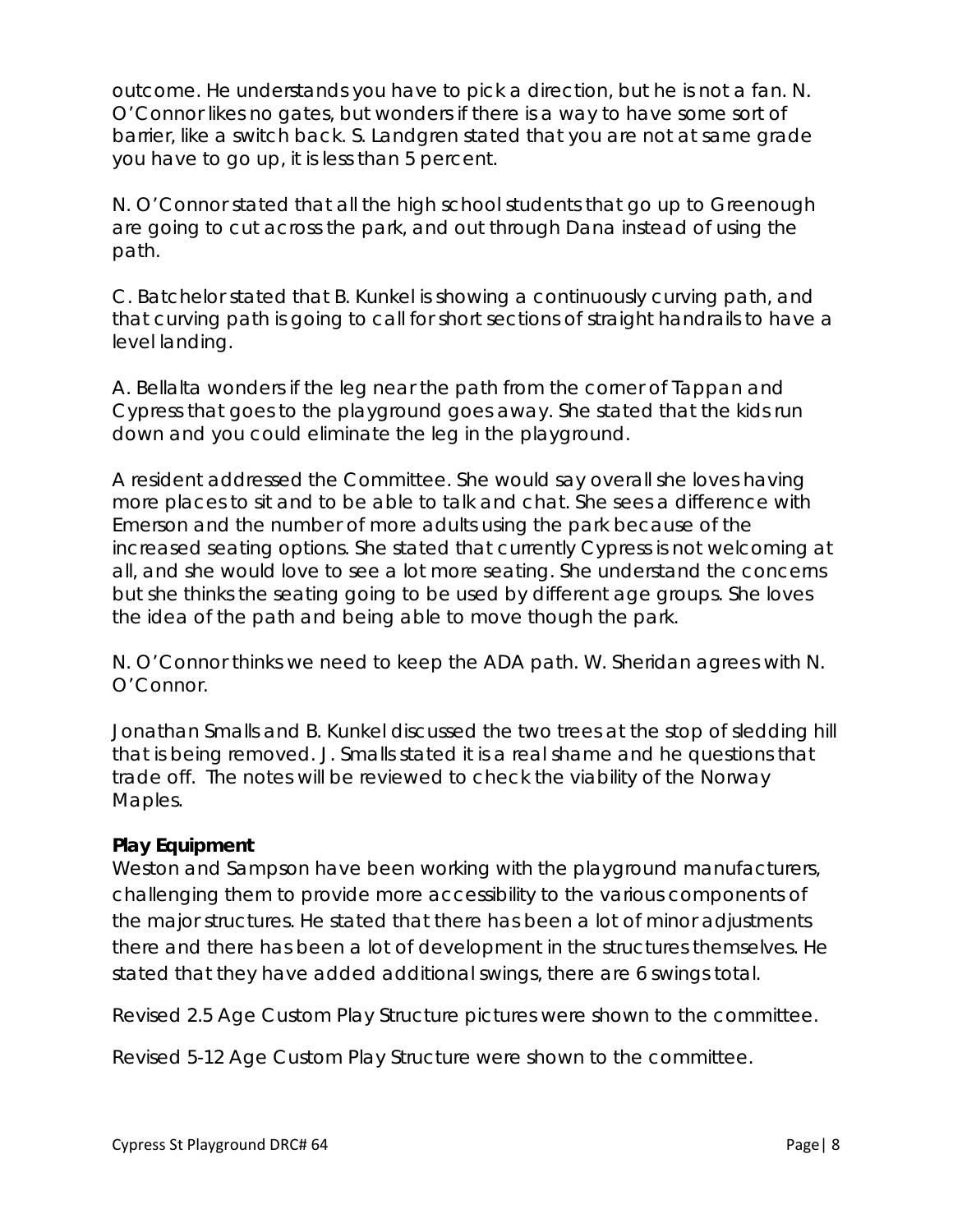Weston and Sampson have been working with the manufacturers to Increase visibility into the play structure and provide more play components. B. Kunkel stated that they are working with them on shade canopies, while making them less of a roof and more porous to allow light in. They will be perforated panels and the design would match the tree grate design (leaf pattern) up to the canopy of the play structure.

An elevation for the 5-12 play structure was shown. The access to the play structures were pointed out. B. Kunkel stated that are a lot of movement across up though and out.

Examples of playground comments were shared with the committee. B. Kunkel pointed out on the slide where all the playground components would be placed.

Seating along the perimeter was pointed out.

W. Sheridan and E. Gallentine discussed the leaf pattern that will be on the playground canopy. W. Sheridan doesn't believe the Committee has seen the leaf pattern in these meetings. E. Gallentine will send the design out to the Committee members. E. Gallentine stated Weston and Sampson have pushed to get different roof options. They thought a flat roof might feel awkward, so Weston and Sampson they thought what that roof might look like with the canopy by the ballfield, to get that arch to carry forward. E. Gallentine stated that they are showing a custom roof that B. Kunkel and his team designed, because they didn't like anything offered by manufactures. It won't be plastic. W. Sheridan loves the explanation of tying this into the ball park, she likes that the arch may repeat elsewhere for continuity. She stated that it looks like a lot of railing, but it could just be the renderings.

## **Furniture and Planting Plans**

#### **Furniture:**

Picnic tables, Café tables/high tops, seating platforms/seat walls, granite blocks, Dugout shelter, trash, bike hitches, sculptural forms and pedestrian lighting locations were pointed out on a site map and detailed for the committee.

A furniture pallet example was shared with the committee.

W. Sheridan would defer to the Athletic Department in regards to choosing a style of a dugout. She asked S. Landgren if they had a preference. S. Landgren stated that they are comparing to what it is there now, especially the end closer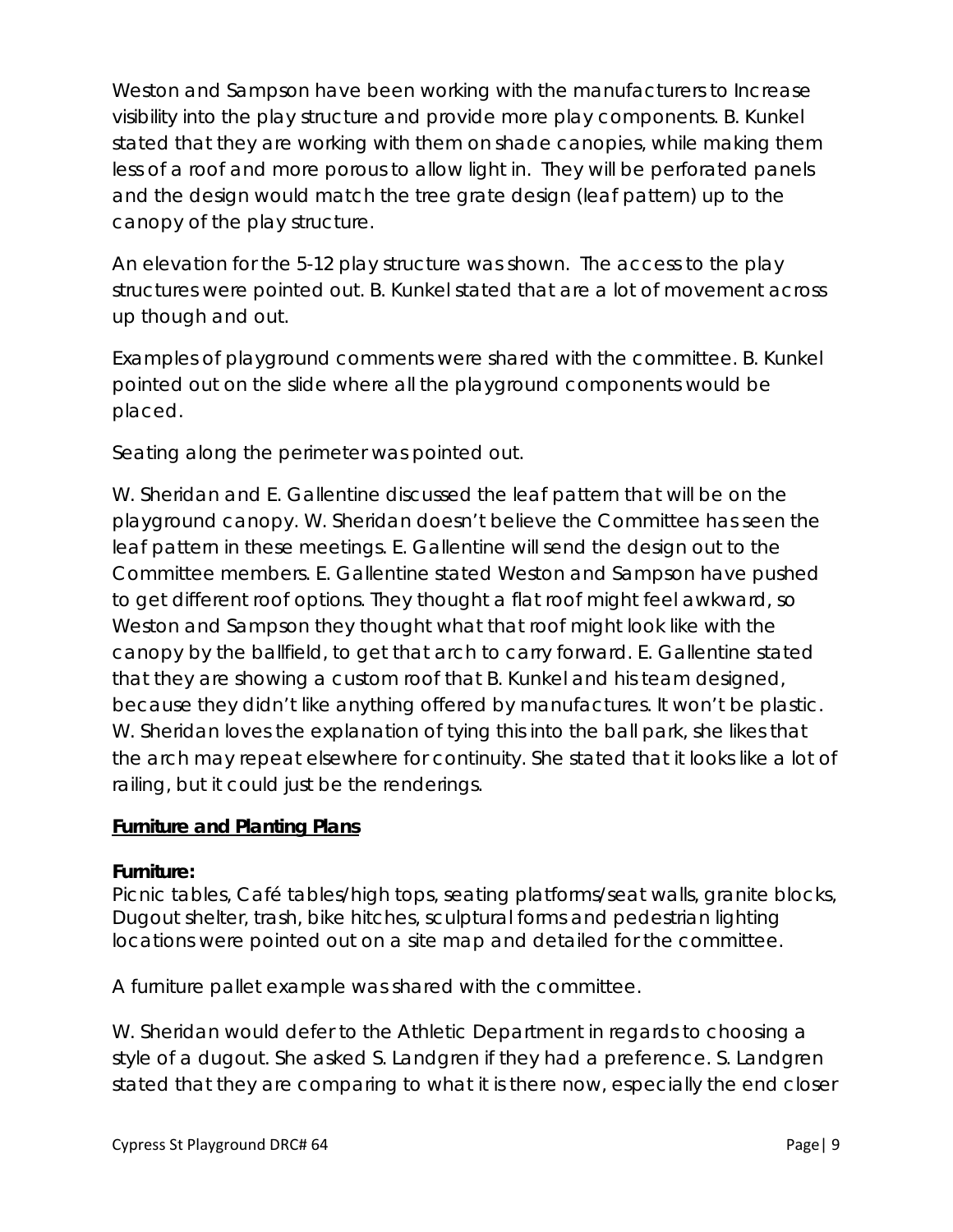to the MBTA. The back stop is at the sidewalk edge, He doesn't think you would want your back to the sidewalk. Mesh screen and fence screen dugout examples was shown to the Committee. N. O'Connor suggested adding: Brookline" or "BHS" on the mesh of the dugout. Matt Cooney asked if there has been any public feedback from the students in regards to design and furniture. E. Gallentine has reached out to Anthony Myer and they are looking to set up something with him. She stated that they talked about doing it at the end of the school year but it was too difficult to arrange. E. Gallentine stated that her staff was in the park talking to people. N. O'Connor stated we did discuss the high school field dimension, the softball fields, shelters, as well as player benches and spectator seats (and have at every meeting). She stated that we have discussed where students will be congregating and where we assume they will be sitting/hanging. She stated that besides our own park users, we have given much thought to the high school students and where they will be enjoying the park specifically for the 9th grade facility around the basketball area, as well as the area at Tappan and Greenough and that we have been thoughtful about the type of furniture (high tops tables for hanging, multiple seating areas with stacked granite for people to sit on both sides). Finally, she wanted to point out that the path inside the park that is ADA accessible and also meets a need for the high school project. She pointed out that we have been a very good neighbor and are thinking of all the users groups. B. Kunkel stated that he is hearing a consensus for a more porous dugout with regular chain link fence and verify this with the athletic director. E. Gallentine suggested larger posts but have fewer of them. Perhaps larger posts and horizontal to span entre dugout with 4 posts empty most of time it needs to be sculptural.

Possible Sculptural seating examples were shown.

# **Pedestrian Lighting: Picture of examples of the following lighting was shown to the Committee**

- 1. Landscape Form: Signal Area Light
- 2. Landscape Forms: Alcott Area Light
- 3. Landscape Forms: FGP Area Light
- 4. Forms and Surfaces: Cordia Light

D. Rivers stated that the first one what was shown is 25ft high seems like the wrong scale. She thinks it should be more intimate, she would not suggest uplighting wanting it to be dark sky compliant and having the light reflect down on the pathway. She thinks the light poles should be around 14-16 ft. in height.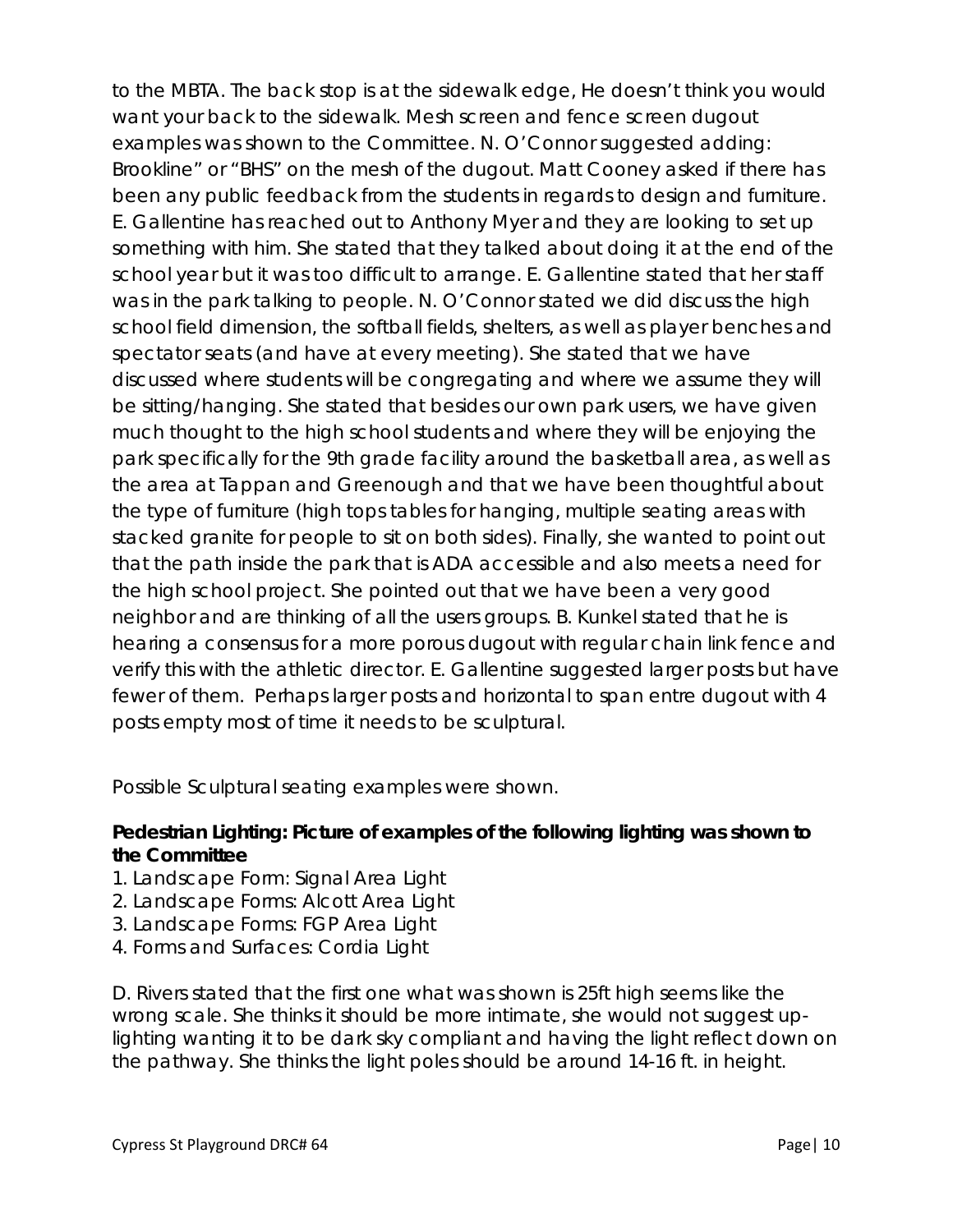C. Batchelor agrees with the 14-16 ft. high. She thinks the curved bean shaped on left side is fine, but she worries about the one on the right. She thinks trash will get underneath it, it will turn grungy after a year, she worried about water and they are easy to damage and they are very expensive. She thinks 2 and 3 are fine, as long as they are dark sky compliant and not over 16 ft tall.

D. River would vote for the FGP.

D. Lyons agreed with C. Batchelor either option 2 or 3 would work.

W. Sheridan prefers the  $2<sup>nd</sup>$  one as it has softer lines. She loves the magical carpet sculptural seating but just feels forced at Cypress. She would love to find another location for it.

N. O'Connor agrees that either option two or three work or agrees with W. Sheridan regarding the magic Carpet seating piece.

The locations and heights of the sports lighting was shared with the committee. The existing sports lighting was discussed. S. Landgren discussed how the new lighting will provide consistency across the entire field from a playability perspective. You will be able to control the lights from the internet.

## **Tree Removal and Tree Transplants**

A diagram of the good, fair, poor, dead trees was shared with the committee. There are 62 trees currently on the property, 28 trees that will remain in their currently location, 4 trees that can be relocated, 32 trees staying on the premise and that means 30 trees are coming out. There are 58 trees that are being planted, of which 50 are shade trees and 8 of them are smaller. D. Rivers would like this to be updated, they have met with T. Brady and she would like the updated information to go out to the public.

The Greenough street existing trees to remain were pointed out to the Committee.

The proposed tree planting species was shared with the committee; a chart was shown of the new shade trees, ornamental trees, ground cover and lawn.

Weston and Sampson would love feedback on Greenough.

C. Batchelor stated that she loves red buds but they are borderline, they have been referred to as "dead buds". She doesn't think this is the place, she stated they like big lawn better than concrete. She thinks it will be difficult to make them successful at Cypress. She stated that they are finicky and suggest an Okame Cherry. The Okame Cherry is similar in size and not so different in shape. C. Batchelor loves the ground cover. C. Batchelor stated that Honeylocust are fine, if you group them together and use root barriers. B. Kunkel stated that there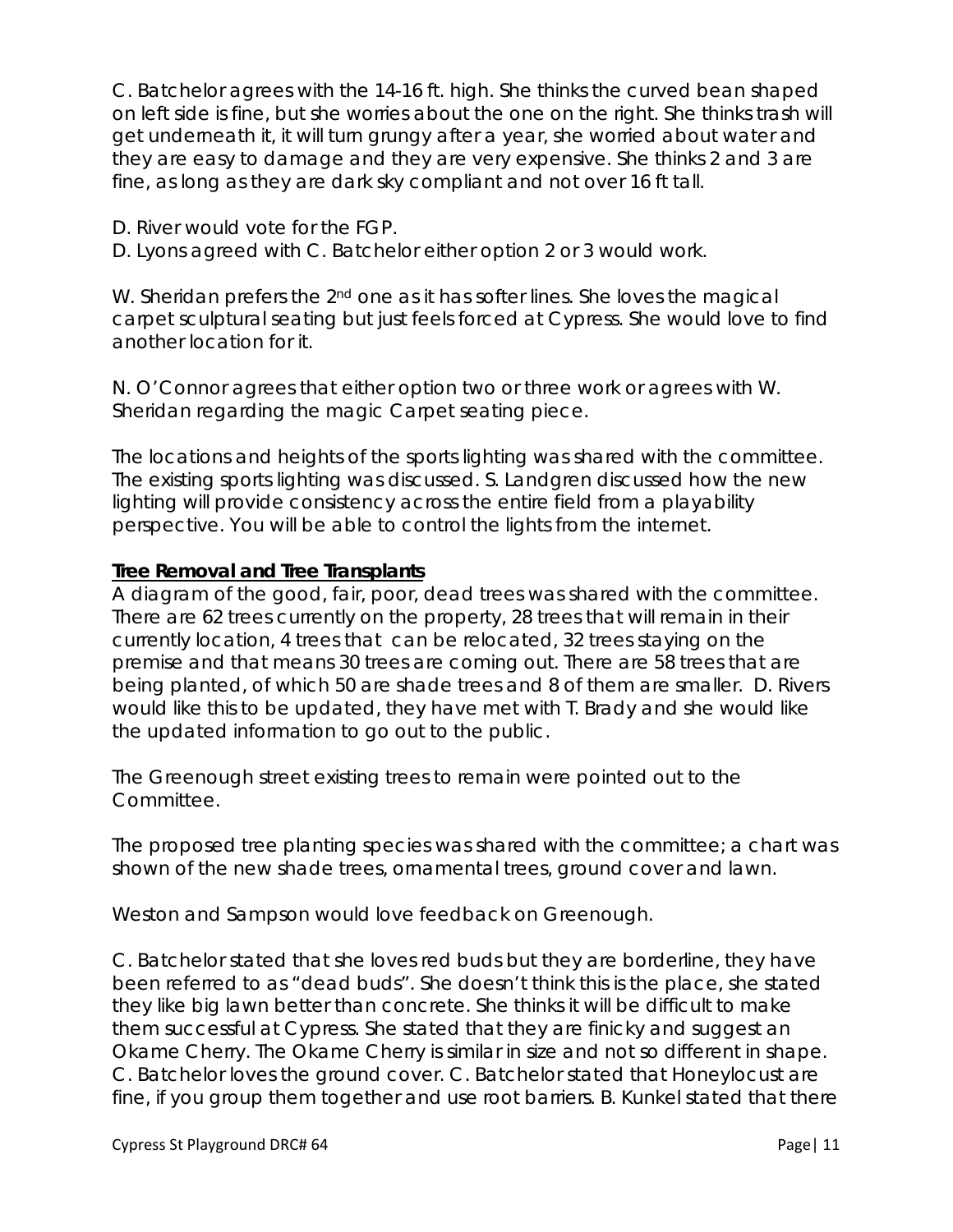are maples mixed in. C. Batchelor suggests using Honeylocust in the row along the street; maybe make a tringle there and then something different. D. Rivers and E. Gallentine discussed the Honeylocust street trees on Cypress. E. Gallentine stated that the sidewalk is very narrow, and her hope was to put the new trees back of sidewalk. She stated that those trees are competing with power lines. S. Landgren discussed his concerns with planting Honeylocusts in this location. C. Batchelor suggested a hedge maple. E. Gallentine stated that the Honeylocust is warm and inviting. E. Gallentine stated that we will take all these suggestions and keep working on the pallet. D. Rivers , C. Batchlor and S. Landgren agree that if you take the triangle of the three in the corner, make them Honeylocusts and got rid of the two at the end, it will help get rid of the issues and provide some canopy.

Park center/ fielded existing planting were detailed.

Playground side planting examples were shown with the committee. All along the walk they are calling for London Plane trees.

The Cypress street edge planting were shown to the committee.

The Dana corridor plantings were shared with the committee.

C. Batchelor stated that she looks at the Coolidge Corner School and a lot of the shrubs in the play area are really gone. She wonders if the design should be for grass, or to add fences around them where the kids are running around. E. Gallentine thinks that we could try it and maybe there could be shrub but different dense grass behind some of these. E. Gallentine agrees, but thinks it is easy to remedy and if those 3 panels don't make it, she will loam and seed. S. Landgren suggested boulders to define the edges. W. Sheridan suggested stepping stones. C. Batchlelor would suggest indie seal grass.

## **Closing Discussion**

E. Gallentine has been very careful about staying within budget, she wanted to reiterate what she has heard tonight so that is reflected in the presentation given to Park and Recreation Commission on Tuesday. She wanted to comment on that with tree planting plan to maybe have some specificity on species and to Incorporate C. Bachelor's comments and make that change on the Greenough street side. She would like to see a master planting plan for the park, so as trees fail "what will go back in that location".

E. Gallentine stated that for the Street and pedestrian lighting they will look at Greenough (not sure if can be done by Tuesday), but that will involve a conversation with the engineering division and that will probably need a lighting study and budget. They would want to look at placement and this could possibly be an add alternate. E. Gallentine stated that Antonia mentioned up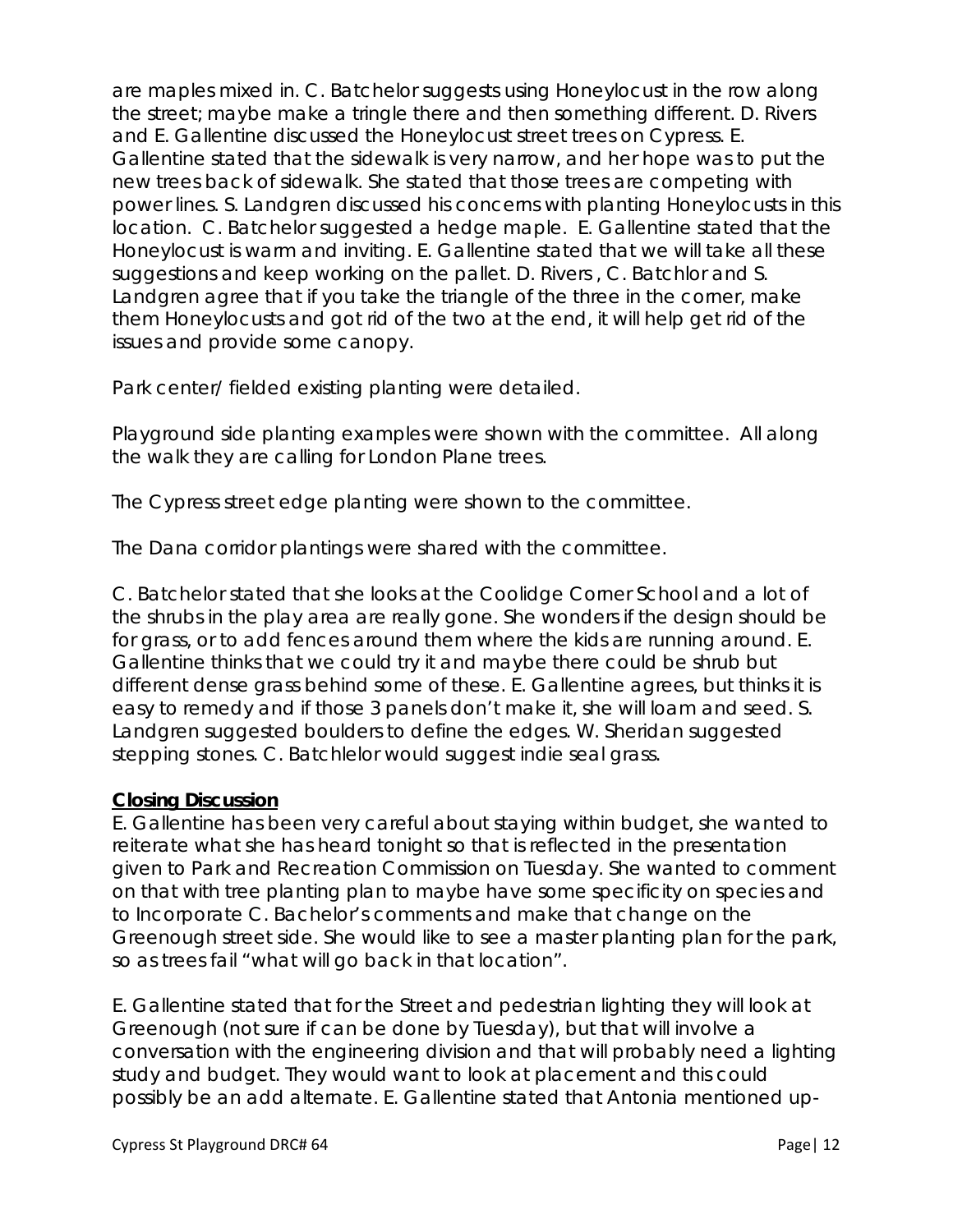lighting, that is not light very bright but provides ambient lighting. She stated that the group is more interested that want something that mirrored that Dana Street path and that is what they should be looking at, but thinks it would be important to get some direction on that. N. O'Connor would prefer some up-lighting within the park side only and not street side. E. Gallentine and C. Batchelor discussed that D. Rivers had asked in the beginning of the meeting if we consider pedestrian scale lighting on Greenough as well, because the street lights don't accommodate that space and it would be more inviting and safer. E. galantine stated that it could be alternate but would want to know what type of lighting the Committee would want. C. Batchelor would like to argue against up-lighting in terms of the maintenance. She stated that you can get some nice pedestrian scale lighting as you go through plaza, such as bollards. She thinks pedestrian scale lighting would work, but she would stay away from up lighting. E. Gallentine asked about keeping the same pedestrian lights on the Dana path or is that to substantive for Greenough. C. Batchelor thinks you could do the same for Greenough. E. Gallentine stated that we look at both. The possibility of a lower bollard light that is truly more pedestrian was discussed. S. Landgren stated that Greenough do not have traditional street lights. N. O'Connor would do lights in the same family, or she likes the bollard lights.

E. Gallentine stated we will eliminate lower leg of water play and see what that looks like. N. O. Connor just doesn't want to lose square footage of what they currently. E. Gallentine stated that we will look at streaming and simplifying overall the furniture plan, she thinks there is a real need for seating. She likes picnicking and different benches lines along the pathway. She stated that in terms of the ADA pathway, we are keeping the pathway and there will be design improvements and stated that we need to understand if it is a curved path or straight way. She stated will change the look and feel and they need to see that for the meeting on Tuesday. Weston and Sampson will also look at the corner/ transition at the basketball court. E. Gallentine isn't sure if you can tie into the sidewalk at any point. B. Kunkel stated that you are chasing that grade the whole way down. E. Gallentine is concerned about graffiti/carving on some of the wooden tops, so with the café table on the High School side she would opt for metal over wood. E. Gallentine stated that with the idea of mesh on the dugout, they won't have that worked out on Tuesday, but making it artistic is a great idea.

W. Sheridan meant to ask about ask why it was eliminated and if it could be added back on the opposite side of the field/seating for athletes or spectators. S. Landgren stated that Pete and Kyle asked about that seating, it was in a previous design when there was a mid-block entry and there was seating at the midpoint. The Committee discussed adding something on the other side, but not having a path. S. Landgren stated that was the hope from Kyle and Pete.They also said that whatever team gets their first pick on side because the sun is in their eyes the whole game. E. Gallentine suggested taking the concept and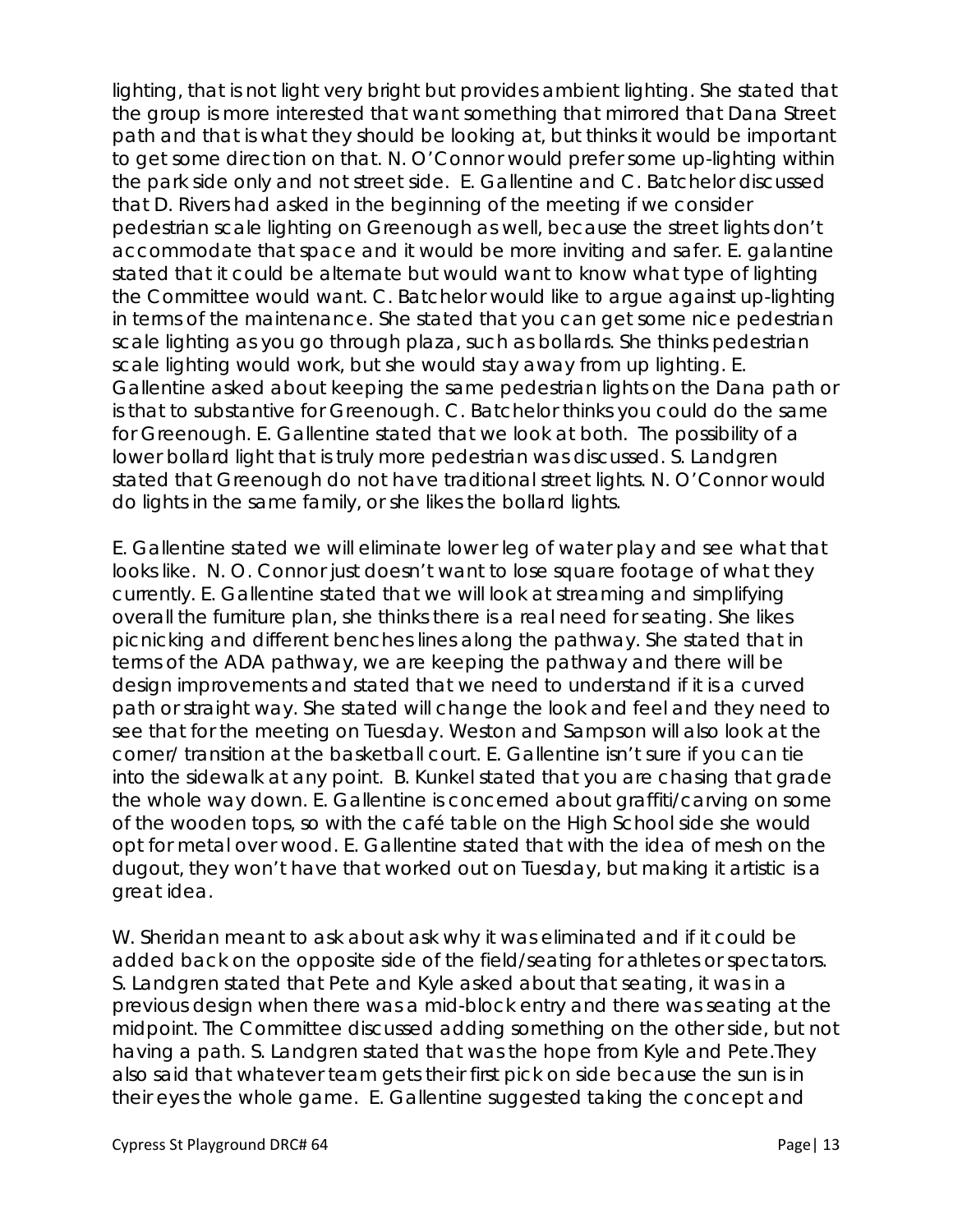breaking it down to 2 smaller ones on the Davis side, but not connected to a path. E. Gallentine stated that the tree removal & transplanting plan needs to be updated.

D. Rivers asked E. Gallentine for clarification on what she is proposing for granite on the Davis Side. E. Gallentine stated that she is proposing to replicate that central group seating concept on the far sides but in 2 smaller clusters instead of one. The Committee discussed possible locations to place seating walls/benches for softball. They will look at reorienting seating on the western field side/turn 90 degrees. E. Gallentine stated that we add stacked seating on far side for park visitors/players and to reorient at seating on the Dana Street Corridor to better serve as spectator seating. C. Bachelor wants to make sure they look at intricate skate blocks. D. Rivers would like the barrels closest to the fields rather than the park entrance.

E. Gallentine and S. Landgren discussed the meeting that is happening with the High Scholl Team and the Transportation Board are having on September 23rd . Bike and scooter parking was discussed.

E. Gallentine started that the Committee will take a vote tonight on the conceptual plan, and then that plan will go before the Park and Recreation Commission with the Committee's suggested edits and or future analysis. Park and Recreation will vote on it and then what happens is it will go into deeper design and development. They will look at finessing the design and starting on the engineering and construction documents. She stated that they will be look at color as they move through the process. S. Landgren passed around the leaf design on the tree grate and the Committee all loved the design.

Dan Lyon moved to approve and recommend the conceptual plan for the renovation of Cypress playground with modifications as outlined by director E. Gallentine. Seconded by W. Sheridan. All in favor.

D. Rivers will be passing along written suggestions for the record.

D. Rivers thinks it is important to keep the neighborhood informed. She would appreciate notice if Cypress goes on the agenda.

The cost estimate was shared with the committee.

E. Gallentine stated that currently we are in budget and she will update the Commission in budget when she gets the engineers estimate. At this point the only alternate is the option for additional lighting.

S. Landgren and the Committee discussed the new lighting system cabinet.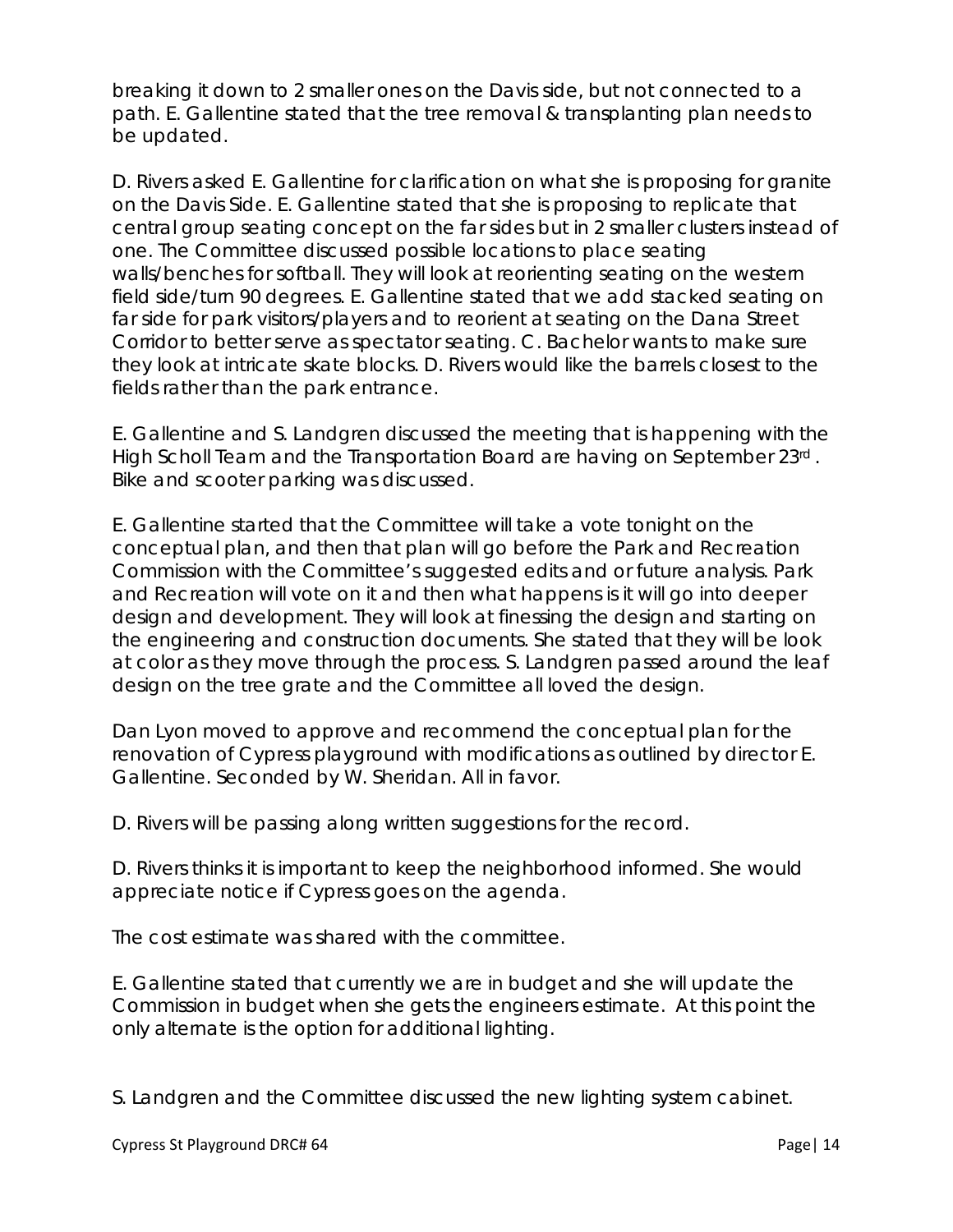D. Rivers wants to thank S. Landgren and the design team for being so communicative.